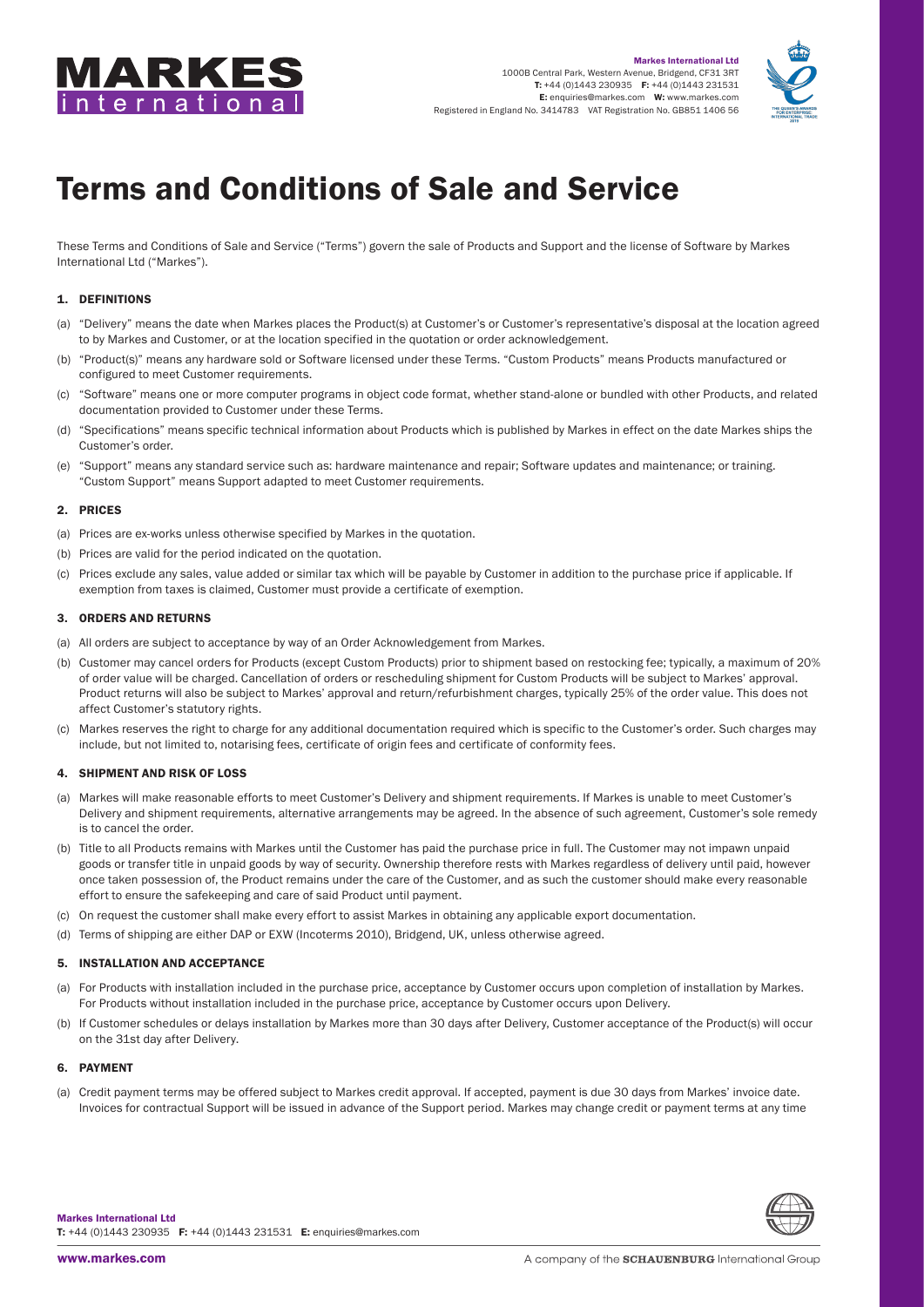should Customer's financial condition or previous payment record so warrant. Overdue invoices will incur interest at UK 'statutory interest' rates for late commercial payments.

(b) Markes may discontinue support if Customer fails to pay any sum due, or fails to perform under this or any other Markes agreement if, after 10 days' written notice, the failure has not been cured.

#### 7. WARRANTY

- (a) Each Product purchased will include a warranty that is the warranty for the country of purchase. If the Product is moved to another country the warranty may be invalidated. Customers should contact Markes for further information regarding this before moving the product.
- (b) Product warranty information is available with products, on quotations, or upon request. The warranty period begins on Delivery or the date of installation if installed by Markes. If Customer schedules or delays installation by Markes more than 30 days after Delivery, the warranty period begins on the 31st day after Delivery. Customer may receive a different warranty when the Product is purchased as part of a system or as an ex-demonstration model.
- (c) Markes warrants hardware Products against defects in materials and workmanship. Markes further warrants that hardware Products conform to Specifications.
- (d) Markes warrants that Software will not fail to execute its programming instructions due to defects in materials and workmanship when properly installed and used on the hardware designated by Markes. Markes further warrants that Markes-owned standard Software will substantially conform to Specifications. Markes does not warrant that Software will operate in hardware and software combinations selected by Customer, or meet requirements specified by Customer.
- (e) Markes does not warrant that the operation of Products will be uninterrupted or error-free.
- (f) If Markes receives notice of defects or non-conformance as defined in Sections 7(c) and 7(d) during the warranty period, Markes will, at its option, repair or replace the affected Product(s). Customer will pay expenses for return of such Product(s). Markes will pay expenses for shipment of repaired or replacement Product(s).
- (g) Markes warrants that Markes Support will be provided in a professional and workmanlike manner.
- (h) Some newly manufactured Markes Products may contain, and be supported by, remanufactured parts. These parts are equivalent to new in performance and as such are subject to our standard warranties.
- (i) The above warranties do not apply to defects resulting from: improper or inadequate maintenance, repair or calibration by Customer; Customer-supplied or third-party-supplied hardware or software, interfacing or supplies; unauthorised modification; improper use or operation outside of the Specifications for the Product; abuse, negligence, accident, loss or damage in transit; or improper site preparation.
- (j) THE ABOVE WARRANTIES ARE EXCLUSIVE AND NO OTHER WARRANTY, WHETHER WRITTEN OR ORAL, IS EXPRESSED OR IMPLIED. MARKES SPECIFICALLY DISCLAIMS THE IMPLIED WARRANTIES OF SATISFACTORY QUALITY AND FITNESS FOR A PARTICULAR PURPOSE.

#### 8. SUPPORT

- (a) Customer may order Support from Markes' current Support offering as available. Orders for Support are also subject to the Product specific Support terms and the terms indicated on the quotation.
- (b) To be eligible for Support, Products must be at current specified revision levels and, in Markes' reasonable opinion, in good operating and serviceable condition.
- (c) Product relocation may result in additional Support charges and modified service response times. Support of Products moved to another location is subject to availability.
- (d) Customer is responsible for removing any products not eligible for Support to enable Markes to perform Support services. Additional charges, computed at Markes' standard rates, may be incurred for any extra work caused by such products.
- (e) Support does not cover any damage, defects or failures caused by: (i) use of non-Markes media, supplies and other products; (ii) site conditions that do not conform to Markes' site specifications; or (iii) neglect, improper use, fire or water damage, electrical disturbances, transportation, work, or modification by non-Markes employees or subcontractors, or other causes beyond Markes' control.
- (f) Customer is responsible for maintaining a procedure external to the Products to reconstruct lost or altered Customer files, data or programs. Customer will have a representative present when Markes provides Support services at Customer's site. Customer will notify Markes if Products are being used in an environment that poses a potential health hazard to Markes employees or subcontractors. Markes may require Customer to maintain such Products under Markes supervision. In addition, if Products are to be returned to Markes for repair or service, Customer must warrant that there are no potential health hazards to Markes employees or subcontractors due to residual sample, calibrant or similar in the Product.
- $(g)$  If the contract is cancelled within the first 60 days a refund shall be provided; should any service work be carried out before cancellation then the customer will be billed at the current rate, or such sum shall be retained from the refund of contract payment.

### 9. LICENSES

(a) Markes grants Customer a non-transferable, worldwide, non-exclusive license to use the Software for internal purposes in accordance with the documentation provided with the Software. Such documentation may include license terms provided by Markes' third-party suppliers, which will apply to the use of the Software and take precedence over these license terms. In the absence of documentation specifying the applicable license, Customer is granted the right to use one copy of the Software on one machine or instrument, or as otherwise indicated on the quotation.